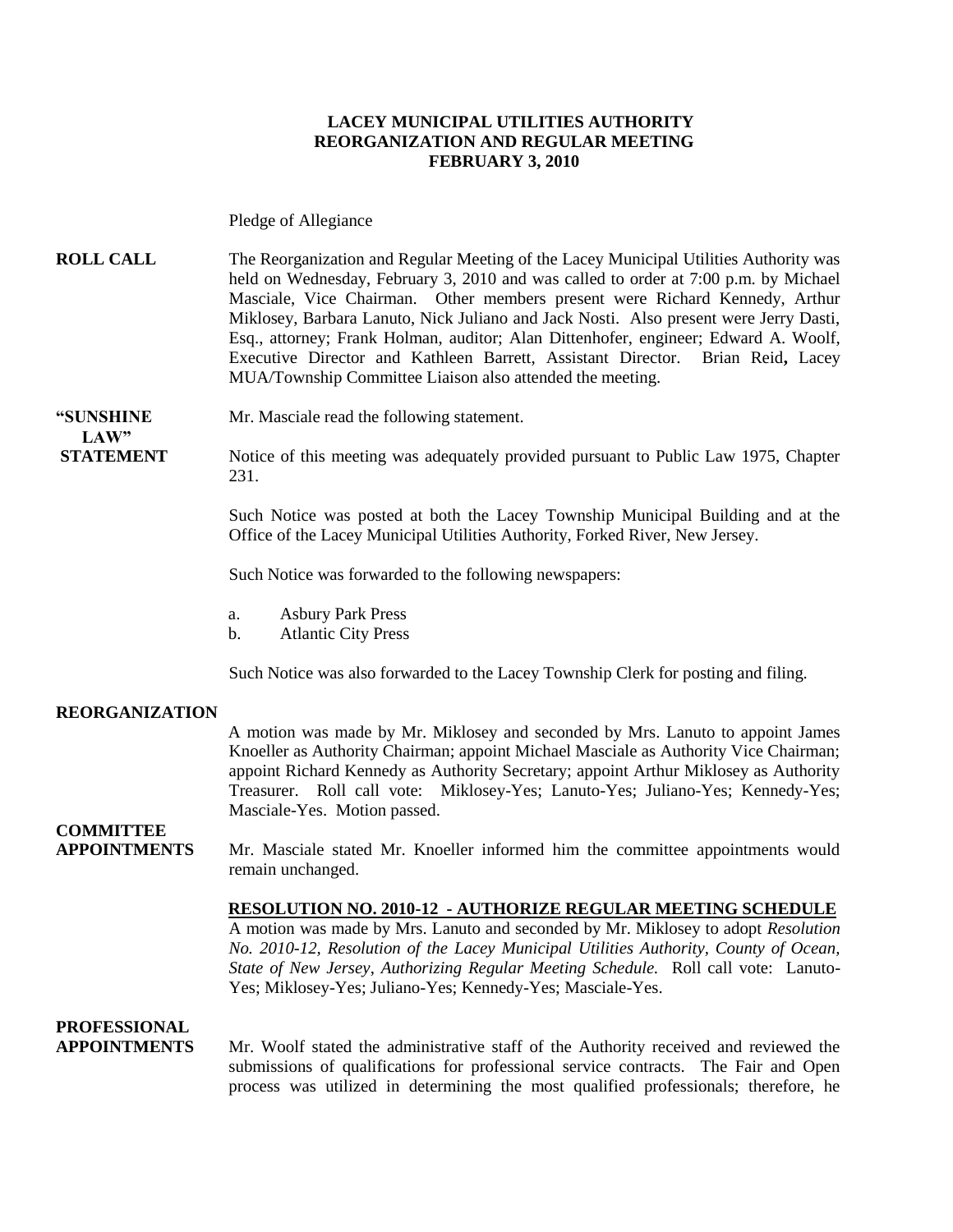recommends the following professionals be appointed to the Lacey Municipal Utilities Authority:

### **RESOLUTION NO. 2010-13 - APPOINT ENGINEER - REMINGTON, VERNICK**

**AND VENA ENGINEERS** - A motion was made by Mr. Miklosey and seconded by Mr. Kennedy to adopt *Resolution No. 2010-13, Resolution of the Lacey Municipal Utilities Authority, County of Ocean, State of New Jersey, Appointing the Firm Remington, Vernick and Vena Engineers as Authority Consulting Engineers*. Roll call vote: Miklosey-Yes; Kennedy-Yes; Juliano-Yes; Lanuto-Yes; Masciale-Yes. Motion passed.

#### **RESOLUTION NO. 2010-14 – APPOINT ATTORNEY – JERRY J. DASTI OF THE FIRM DASTI, MURPHY, McGUCKIN, ULAKY, CHERKOS & CONNORS,**

**P.C.** – A motion was made by Mr. Kennedy and seconded by Mrs. Lanuto to adopt *Resolution No. 2010-14, Resolution of the Lacey Municipal Utilities Authority, County of Ocean, State of New Jersey, Appointing Jerry J. Dasti of the Firm Dasti, Murphy*, *McGuckin, Ulaky, Cherkos & Connors as Authority Attorney*. Roll call vote: Kennedy-Yes; Lanuto-Yes; Juliano-Yes; Miklosey-Yes; Masciale-Yes. Motion passed.

**RESOLUTION NO. 2010-15 – APPOINT AUDITOR – FRANK B. HOLMAN OF**  THE FIRM HOLMAN & FRENIA, PC - A motion was made by Mr. Kennedy and seconded by Mrs. Lanuto to adopt *Resolution No. 2010-15, Resolution of the Lacey Municipal Utilities Authority, County of Ocean, State of New Jersey, Appointing Frank B. Holman, III, of the Firm Holman & Frenia, P.C as Authority Auditor*. Roll call vote: Kennedy-Yes; Lanuto-Yes; Juliano-Yes; Miklosey-Yes; Masciale-Yes. Motion passed.

**RESOLUTION NO. 2010-16 – APPOINT CONFLICT ATTORNEY – RICHARD D. MEINDERS, P.C.** – A motion was made by Mr. Miklosey and seconded by Mr. Kennedy to adopt *Resolution No. 2010-16, Resolution of the Lacey Municipal Utilities Authority, County of Ocean, State of New Jersey*, *Appointing Richard D. Meinders, P.C. as Authority Conflict Attorney.* Roll call vote: Miklosey-Yes; Kennedy-Yes; Juliano-Yes; Lanuto-Yes; Masciale-Yes. Motion passed.

**RESOLUTION NO. 2010-17 – APPOINT CONFLICT ENGINEER – BRUCE CONNELL OF THE FIRM BIRDSALL ENGINEERING, INC.** – A motion was made by Mrs. Lanuto and seconded by Mr. Miklosey to adopt *Resolution No. 2010-17, Resolution of the Lacey Municipal Utilities Authority, County of Ocean, State of New Jersey*, *Appointing Bruce Connell, P.E., P.P., C.M.E. of the firm Birdsall Engineering, Inc. as Authority Conflict Engineer.* Roll call vote: Lanuto-Yes; Miklosey-Yes; Juliano-Yes; Kennedy-Yes; Masciale-Yes. Motion passed.

**RESOLUTION NO. 2010-18 – APPOINT BOND COUNSEL – GLUCK WALRATH, L.L.P** – A motion was made by Mr. Miklosey and seconded by Mr. Juliano to adopt *Resolution No. 2010-18, Resolution of the Lacey Municipal Utilities Authority, County of Ocean, State of New Jersey*, *Appointing Gluck Walrath, L.L.P as Authority Bond Counsel.* Roll call vote: Miklosey-Yes; Juliano-Yes; Lanuto-Yes; Kennedy-Yes; Masciale-Yes. Motion passed.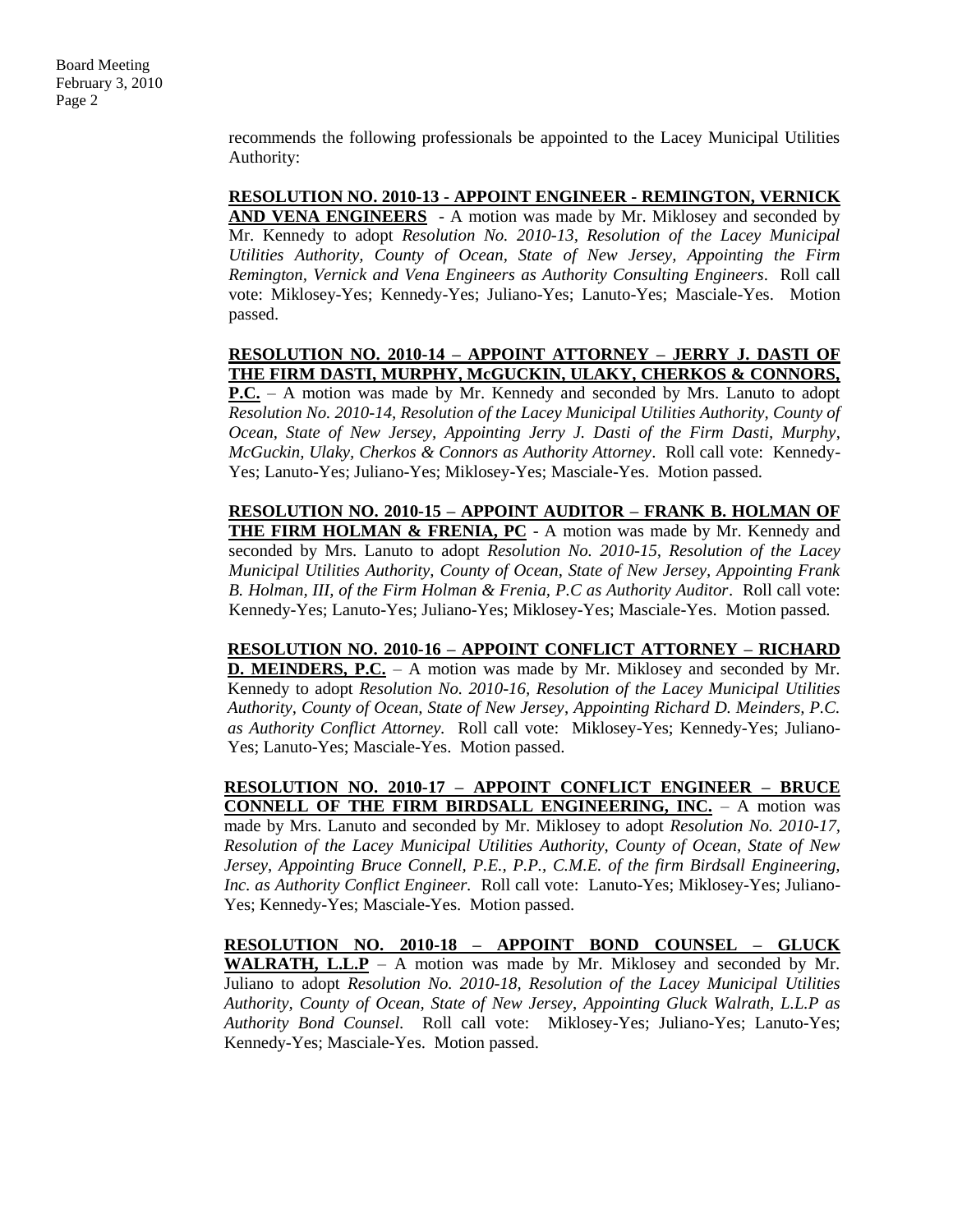### **RESOLUTION NO. 2010-19 – APPOINT LABOR COUNSEL – JERRY J. DASTI OF THE FIRM DASTI, MURPHY, ULAKY, CHERKOS & CONNORS** – A motion

was made by Mr. Kennedy and seconded by Mrs. Lanuto to adopt *Resolution No. 2010- 19, Resolution of the Lacey Municipal Utilities Authority, County of Ocean, State of New Jersey, Appointing Jerry J. Dasti, Esq. of the firm Dasti, Murphy, McGuckin, Ulaky, Cherkos & Connors, P.C. as Authority Labor Counsel*. Roll call vote: Kennedy-Yes; Lanuto-Yes; Juliano-Yes; Miklosey-Yes; Masciale-Yes. Motion passed

**RESOLUTION NO. 2010-21 – APPOINT RISK MANAGEMENT CONSULTANT – CONNOR STRONG COMPANIES, INC.** – A motion was made by Mr. Kennedy and seconded by Mr. Miklosey to adopt *Resolution No. 2010-21, Resolution of the Lacey Municipal Utilities Authority, County of Ocean, State of New Jersey, Appointing Connor Strong Companies, Inc. as Authority Risk Management Consultant.* Roll call vote: Kennedy-Yes; Miklosey-Yes; Juliano-Yes; Lanuto-Yes; Masciale-Yes. Motion passed

**RESOLUTION NO. 2010-23 – APPOINT PUBLIC AGENCY COMPLIANCE OFFICER - KATHLEEN S. BARRETT** – A motion was made by Mr. Kennedy and seconded by Mr. Miklosey to adopt *Resolution No. 2010-23, Resolution of the Lacey Municipal Utilities Authority, County of Ocean, State of New Jersey, Appointing Kathleen S. Barrett as Public Agency Compliance Officer, P.L. 1975, c. 127*. Roll call vote: Kennedy-Yes; Miklosey-Yes; Juliano-Yes; Lanuto-Yes; Masciale-Yes. Motion passed.

**RESOLUTION NO. 2010-24 – APPOINT PERSONNEL OFFICER – EDWARD A. WOOLF** – A motion was made by Mrs. Lanuto and seconded by Mr. Miklosey to adopt *Resolution No. 2010-24, Resolution of the Lacey Municipal Utilities Authority, County of Ocean, State of New Jersey, Appointing Edward A. Woolf as Personnel Officer*. Roll call vote: Lanuto-Yes; Miklosey-Yes; Juliano-Yes; Kennedy-Yes; Masciale-Yes. Motion passed.

**RESOLUTION NO. 2010-25 – APPOINT FUND COMMISSIONERS AND ALTERNATE FUND COMMISSIONER TO THE NEW JERSEY UTILITY AUTHORITIES JOINT INSURANCE FUND** – A motion was made by Mr. Miklosey and seconded by Mr. Juliano to adopt *Resolution No. 2010-25, Resolution of the Lacey Municipal Utilities Authority, County of Ocean, State of New Jersey, Appointing Fund Commissioners and Alternate Fund Commissioner for the New Jersey Utilities Authorities Joint Insurance Fund*. Roll call vote: Miklosey-Yes; Juliano-Yes; Lanuto-Yes; Kennedy-Yes; Masciale-Yes. Motion passed.

**RESOLUTION NO. 2010-26 – APPOINT COMPANY PHYSICIANS – FORKED RIVER MEDICAL SPECIALISTS, P.A.** – A motion was made by Mr. Miklosey and seconded by Mrs. Lanuto to adopt *Resolution No. 2010-26, Resolution of the Lacey Municipal Utilities Authority, County of Ocean, State of New Jersey, Appointing Forked River Medical Specialists, P.A. as Company Physician*. Roll call vote: Miklosey-Yes; Lanuto-Yes; Juliano-Yes; Kennedy-Yes; Masciale-Yes. Motion passed.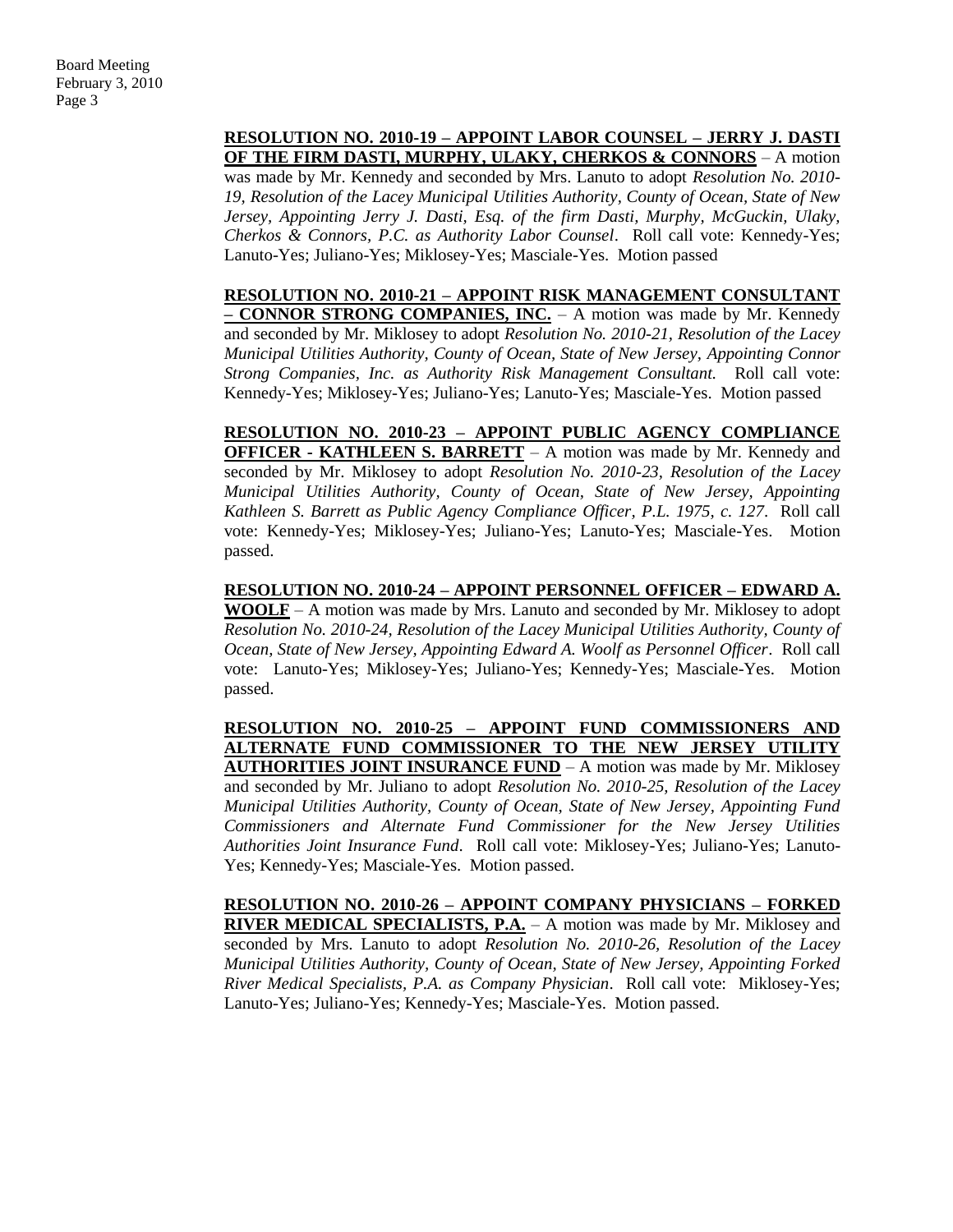## **APPROVAL**

**OF MINUTES Regular Meeting of January 6, 2010 -** A motion was made by Mr. Miklosey and seconded by Mr. Kennedy to approve the minutes of the Regular Meeting of January 6, 2010. Roll call vote: Miklosey-Yes; Kennedy-Yes; Juliano-Yes; Lanuto-Yes; Masciale-Yes. Motion passed.

> **Closed Session Meeting of January 6, 2010** – A motion was made by Mr. Miklosey and seconded by Mr. Juliano to approve the minutes of the Closed Session Meeting of January 6, 2010. Roll call vote: Miklosey-Yes; Juliano-Yes; Lanuto-Yes; Kennedy-Yes; Masciale-Yes. Motion passed.

### **EXECUTIVE DIRECTOR'S**

**REPORT Cash Balance Report - Period Ending December 31, 2009** - Mr. Woolf summarized the cash balances for period ending December 31, 2009 as follows: Total cash balance for the unrestricted accounts were \$4,744,457.34, with earnings of \$5,201.67. Total cash balance for the restricted accounts held by the trustee were \$8,596,832.25, with earnings of \$7,190.62. Current period interest on the restricted and unrestricted accounts was \$12,392.29. Year-to-date earnings on all interest bearing accounts were \$359,444.26.

> Mr. Miklosey asked about the status of Cavanaugh Capital Management (CCM) being appointed as the Authority's Financial Advisor. Mr. Woolf explained the Authority's Finance Committee instructed him to contact CCM and ask if they would consider reducing their annual fee due to the poor economic climate. CCM informed him they would take this into consideration and contact him with their decision. Mr. Masciale stated the Finance Committee would like to meet with them. Mr. Woolf stated he would set up a meeting in the near future.

> **2010 Ford Ranger Pickup Truck** – Mr. Woolf requested authorization to advertise to receive bids for a 2010 Ford Ranger Pickup Truck. Mr. Woolf explained there is money in the budget, and it is in accordance with the vehicle replacement program. A motion was made by Mr. Kennedy and seconded by Mr. Miklosey to advertise to receive bids for 2010 Ford Ranger pickup truck. Roll call vote: Kennedy-Yes; Miklosey-Yes; Juliano-Yes; Lanuto-Yes; Masciale-Yes. Motion passed.

> **Resolution 2010-11 – Award Contract for 2010 Pump Maintenance and Repair** - A motion was made by Mr. Kennedy and seconded by Mrs. Lanuto to adopt *Resolution 2010-11, Resolution of the Lacey Municipal Utilities Authority, County of Ocean, State of New Jersey, Awarding Contract for the 2010 Pump Maintenance and Repair Project to Motors and Drives, Inc.* in the amount of \$27,410.00. Mr. Miklosey asked what is the warranty period on the repairs. Mr. Woolf responded six months. Roll call vote: Kennedy-Yes; Lanuto-Yes; Juliano-Yes; Miklosey-Yes; Masciale-Yes. Motion passed.

> **Form of Contract - 2010 Pump Maintenance and Repair** – Vice Chairman Masciale and Secretary Kennedy executed the contract between the Lacey Municipal Utilities Authority and Motors and Drives, Inc. in the amount of \$27,410.00 for 2010 Pump Maintenance and Repair.

> **Resolution 2010-28 – Award Contract for Maintenance Garage Re-Roofing Project** A motion was made by Mr. Kennedy and seconded by Mr. Juliano to adopt *Resolution*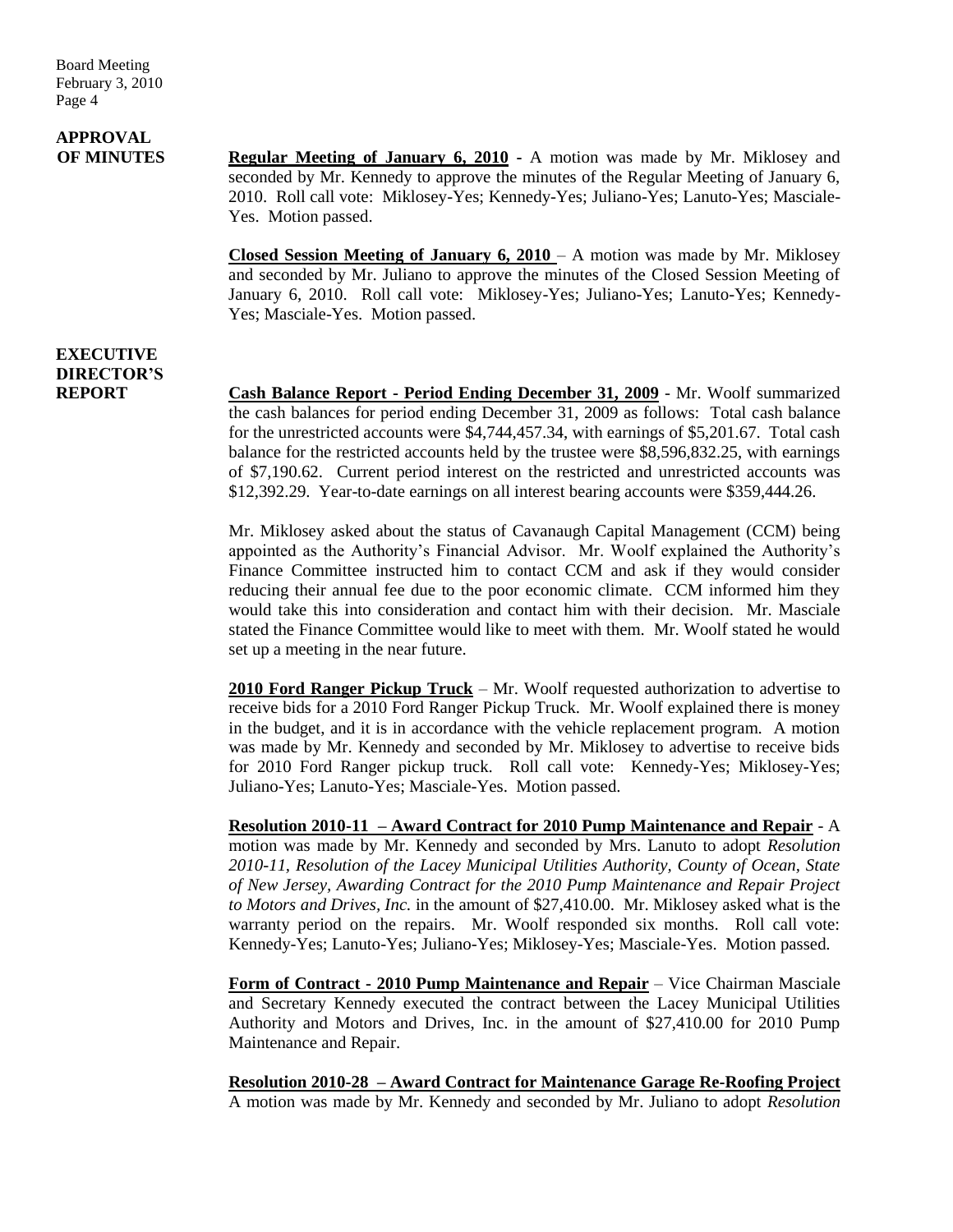*2010-28, Resolution of the Lacey Municipal Utilities Authority, County of Ocean, State of New Jersey, Awarding Contract for the Maintenance Garage Re-Roofing Project to MiBo Construction* in the amount of \$44,234.00. Mr. Miklosey suggested this project be inspected thoroughly. Roll call vote: Kennedy-Yes; Juliano-Yes; Lanuto-Yes; Miklosey-Yes; Masciale-Yes. Motion passed.

#### **Resolution 2010-29 – Award Contract for Cleaning and Televising Sanitary Sewer**

**Contract No. 6** - A motion was made by Mr. Kennedy and seconded by Mrs. Lanuto to adopt *Resolution 2010-29, Resolution of the Lacey Municipal Utilities Authority, County of Ocean, State of New Jersey, Awarding Contract for the Cleaning and Televising Sanitary Sewer Contract No. 6 Project to Video Pipe* Services in the amount of \$150,489.00. Roll call vote: Kennedy-Yes; Lanuto-Yes; Juliano-Yes; Miklosey-Yes; Masciale-Yes. Motion passed.

**Resolution 2010-30 – Award Contract for Municipal Lane Pump Station Upgrades (Bid No. 2)** - A motion was made by Mr. Kennedy and seconded by Mr. Miklosey to adopt *Resolution 2010-30, Resolution of the Lacey Municipal Utilities Authority, County of Ocean, State of New Jersey, Awarding Contract for the Municipal Lane Pump Station Upgrades (Bid No. 2) Project to AC Schultes* in the amount of \$17,725.00. Roll call vote: Kennedy-Yes; Miklosey-Yes; Juliano-Yes; Lanuto-Yes; Masciale-Yes. Motion passed.

**Resolution 2010-31 – Award Contract for Municipal Lane Pump Station Upgrades (Bid No. 1)** - A motion was made by Mr. Miklosey and seconded by Mr. Juliano to adopt *Resolution 2010-31, Resolution of the Lacey Municipal Utilities Authority, County of Ocean, State of New Jersey, Awarding Contract for the Municipal Lane Pump Station Upgrades (Bid No. 1) Project to D & D Utility Contractors* in the amount of \$40,981.00. Roll call vote: Miklosey-Yes; Juliano-Yes; Lanuto-Yes; Kennedy-Yes; Masciale-Yes. Motion passed.

**Resolution 2010-32 – Award Contract for Supply of Non-Clog Submersible Pumps** A motion was made by Mr. Miklosey and seconded by Mr. Kennedy to adopt *Resolution 2010-32, Resolution of the Lacey Municipal Utilities Authority, County of Ocean, State of New Jersey, Awarding Contract for the Supply of Standby Non-Clog Submersible Pumps (Bid No. 3) for the Municipal Lane Pump Station Upgrades Project to CW Sales*  in the amount of \$23,840.00. Roll call vote: Miklosey-Yes; Kennedy-Yes; Juliano-Yes; Lanuto-Yes; Masciale-Yes. Motion passed.

**Resolution 2010-33 – Award Contract for Tank No. 2 Repainting Project** - A motion was made by Mr. Kennedy and seconded by Mr. Miklosey to adopt *Resolution 2010-33, Resolution of the Lacey Municipal Utilities Authority, County of Ocean, State of New Jersey, Awarding Contract for the Tank No. 2 Repainting Project to Beckett Enterprises, Inc.* in the amount of \$230,000.00. Roll call vote: Kennedy-Yes; Miklosey-Yes; Juliano-Yes; Lanuto-Yes; Masciale-Yes. Motion passed.

**Resolution 2010-27 – Letter of No Interest – T-Mobile Northeast, LLC** – On recommendation by the executive director, a motion was made by Mr. Miklosey and seconded by Mrs. Lanuto to adopt *Resolution 2010-27, Resolution of the Lacey Municipal Utilities Authority, County of Ocean, State of New Jersey, Letter of No Interest – Minor Site Plan, Block 314.01, Lot 29.04, T-Mobile Northeast, LLC.* Mr.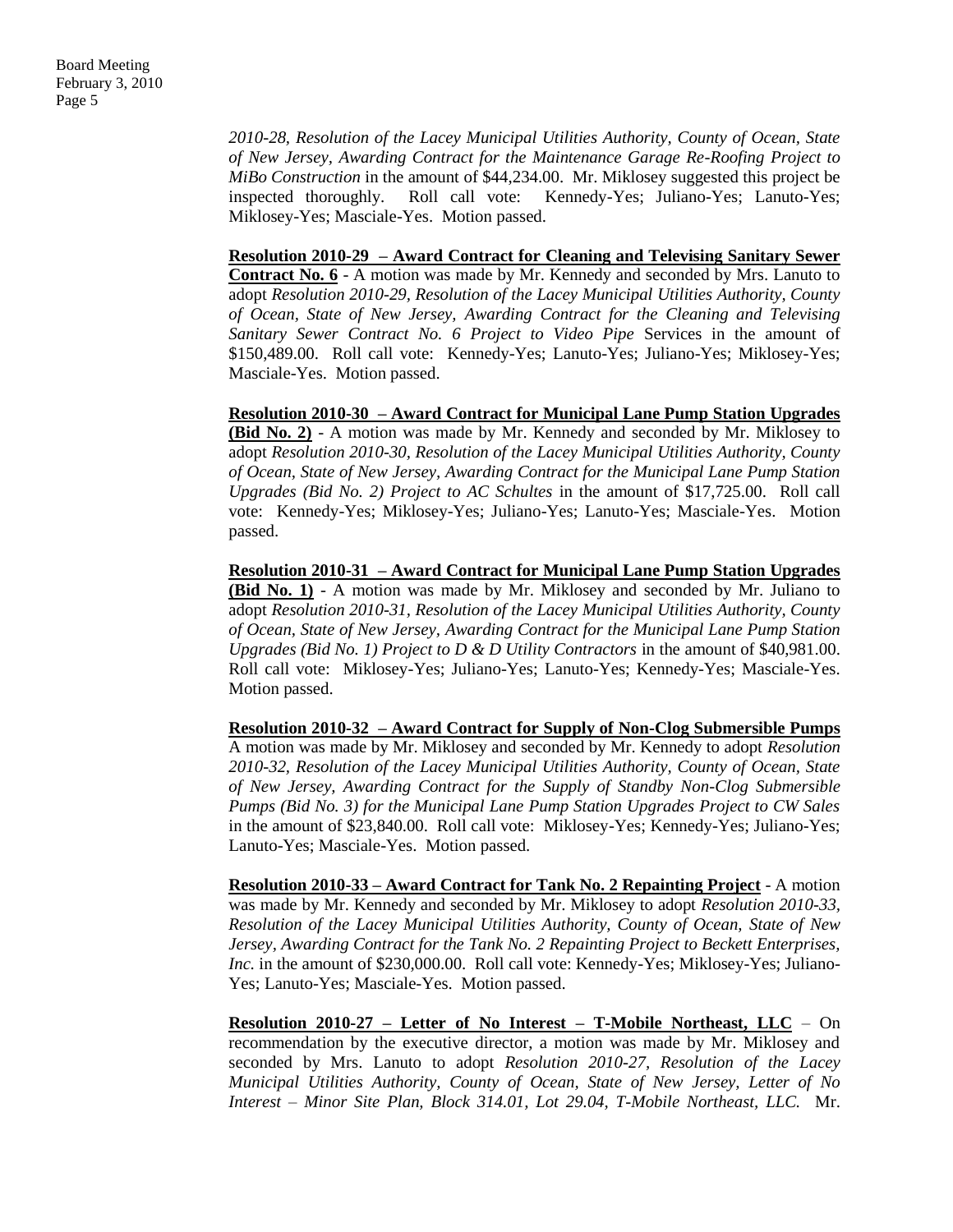Board Meeting February 3, 2010 Page 6

> Woolf explained the applicant is proposing to install a flagless flagpole at the Lacey Retail Center site. This flagpole would be utilized as an antenna for cellular phones, and would be enclosed by a chain link fence. He stated he reviewed the plans and there are no chemicals/fuel/etc. proposed to be stored at this site; therefore, there is no impact to the wellhead protection area. Mr. Woolf stated the Authority's engineer has also reviewed the plans and is in agreement this project qualifies for a Letter of No Interest. Mr. Nosti asked what is the diameter of the pole. A representative from T-Mobile was present and responded the diameter is 30 inches for a single pole, which is a permanent structure and would accommodate four cellular carriers if needed in the future. Roll call vote: Miklosey-Yes; Lanuto-Yes; Juliano-Yes; Kennedy-Yes; Masciale-Yes. Motion passed.

### **BUSINESS**

**REPORT January Meter Reads** – Ms. Barrett reported 3,762 meters were read in January for Cycles 2 and 9. Thirty-four work orders were cut to obtain manual reads not obtained during regular meter read routes. Six reads were questioned because of high usage. One customer was contacted by phone; five customers were sent letters.

> **February Billing –** Ms. Barrett reported utility bills were mailed/hand delivered on February 3rd in the amount of \$687,472.31. Penalties were assessed on 3,195 past due accounts (all cycles) in the amount of \$18,424.06 for a total billing in February of \$705,896.37.

> **Customer Service** – Ms. Barrett reported thirty-nine final reads with equipment inspections were performed in January with no violations. Forty-eight new customer welcome letters were mailed in December and fifteen responses were received in January.

## **ENGINEER'S**

**REPORT Resolution No. 2010-09 – Preliminary Sewer and Water Approval – White Castle Restaurant - Block 331, Lot 1** - Mr. Dittenhofer reported his office received the application and plans for preliminary sewer and water approval for White Castle Systems, Inc., Block 331, Lot 1. The applicant is proposing to construct a 1,952 SF White Castle restaurant at the intersection of Route 9 and Sunrise Boulevard, in the northeast corner. The applicant proposes to connect to the existing water main along Route 9 and install a 2" water service for the restaurant. The applicant also proposes to connect to the existing sanitary sewer main located in Sunrise Boulevard and install a 6" sanitary lateral for the restaurant. On recommendation by the Authority's engineer, a motion was made by Mr. Miklosey and seconded by Mrs. Lanuto to adopt *Resolution 2010-09, Resolution of the Lacey Municipal Utilities Authority, County of Ocean, State of New Jersey, Preliminary Sewer and Water Approval, White Castle Restaurant, White Castle Systems, Inc., Block 331, Lot 1.* Roll call vote: Miklosey-Yes; Lanuto-Yes; Juliano-Yes; Kennedy-Yes; Masciale-Yes. Motion passed.

> **Resolution 2010-10 – Performance Guarantee Release and Final Payment – Water Plant No. 2 Upgrade – T.K.T. Construction Co., Inc.** – On recommendation by the Authority's engineer, a motion was made by Mr. Kennedy and seconded by Mr. Miklosey to adopt *Resolution 2010-10, Resolution of the Lacey Municipal Utilities Authority, County of Ocean, State of New Jersey, Performance Guarantee Release and Final Payment, Water Plant No. 2 Upgrade, T.K.T. Construction Co., Inc.* Roll call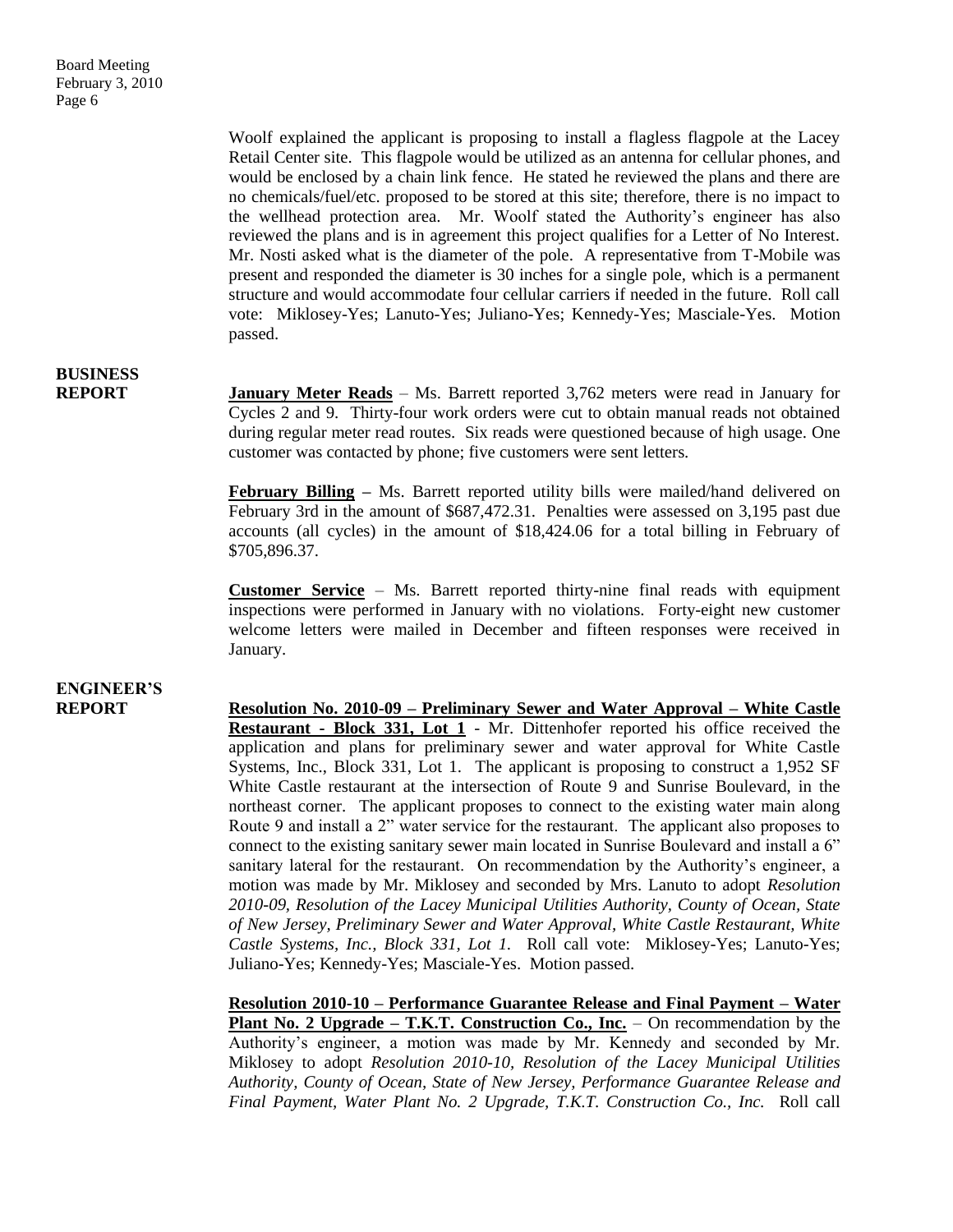vote: Kennedy-Yes; Miklosey-Yes; Juliano-Yes; Lanuto-Yes; Masciale-Yes. Motion passed.

**Wells and Water Treatment Plant at Well No. 1 Site** – Mr. Dittenhofer stated the drilling operation is complete, and the well is pumping. He stated the State has been out to test the water and his office is waiting for those results. He stated there is concern from the New Jersey Geological Survey where salinity is high. Mr. Masciale asked about iron in the water. Mr. Dittenhofer stated the well must be pumped a little longer before a decent read is established.

**Resolution 2010-34 – Maintenance Bond Release – Pershing Avenue Road Improvements – Hidden Lakes Estates – FDB Management, LLC** – On recommendation by the Authority's engineer, a motion was made by Mr. Miklosey and seconded by Mr. Kennedy to adopt *Resolution 2010-34, Resolution of the Lacey Municipal Utilities Authority, County of Ocean, Sate of New Jersey, Maintenance Bond Release, Pershing Avenue Road Improvements, Hidden Lakes Estates – FDB Management, LLC, Blocks 1199, 1207 and 1212-1215 Various Lots.* Roll call vote: Miklosey-Yes; Kennedy-Yes; Juliano-Yes; Lanuto-Yes; Masciale-Yes. Motion passed.

**Beach Boulevard Bridge Utility Relocation** – Mr. Dittenhofer stated direction drilling is complete for this project. They are in the process of pulling pipes. Mr. Reid stated he is concerned there are no flashing lights on Pasadena Drive indicating there are pipes in the road. Mr. Dittenhofer stated the contractor should be done by next Tuesday. Additionally, the electrical company needs to come in and finish it. Mr. Masciale asked what is the estimated completion date for the bridge. Mr. Reid stated the contractor cannot be in the water before April  $1<sup>st</sup>$  and must be out of the water by June  $30<sup>th</sup>$ . He also stated the contractor must pay a significant penalty if the job is not completed by the contract date.

**Cleaning and Televising Contract No. 5** – Mr. Dittenhofer stated this project is 90% complete.

**ATTORNEY'S REPORT Lacey Township Lease Agreement** – Mr. Dasti stated he received the draft lease agreement from Mr. Gilmore and recommended it be discussed in closed session. **Rate Hearing** – Mr. Dasti stated the stenographic transcript of the rate hearing has been

forwarded to the Authority to be filed as "public record".

## **AUDITOR'S**

**REPORT Accountant's Status Report – Month Ended December 31, 2009** - Mr. Holman stated the status report for year-end December 31, 2009 was favorable. Sewer revenues are above budget, and there is a positive variance due to connection fees. User charges and expenditures on the waterside of the budget were unfavorable. Interest income was favorable. Mr. Woolf noted the Authority pumped forty million gallons less in 2009. Mr. Miklosey stated since water usage declined, he is confused as to why the Ocean County Utilities Authority is requesting an additional \$69,000.00 due to high usage. Mr. Woolf stated he believes this is attributed to the rainfall during 2009. Mr. Miklosey asked if there is an area of concern for the spike in discharge. Mr. Woolf stated it may be the Forked River Beach area. Mr. Masciale stated if this continues during a dry spell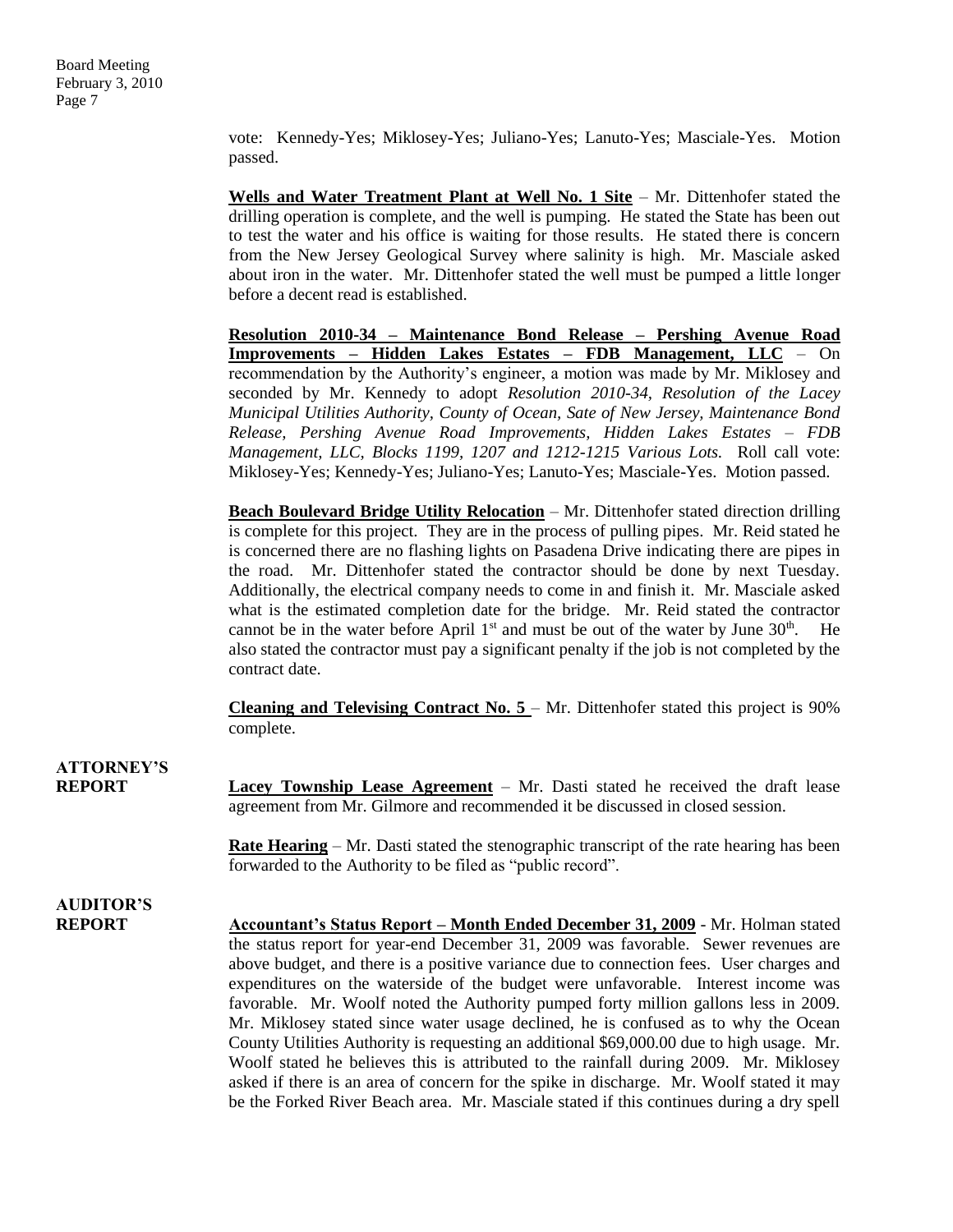Board Meeting February 3, 2010 Page 8

> there is a problem somewhere. If it goes down during a dry spell then we will know it is due to the saturation. Mr. Woolf noted the Authority's sewer discharge to the OCUA declined each year over the last four to five years until 2009.

#### **CORRESPONDENCE**

**Otto Polgardi, Capstan Drive** – Mr. Polgardi is requesting relief of his utility bill, due to a broken water pipe. Since the water that leaked did not go into the sewer system, a motion was made by Mr. Kennedy and seconded by Mr. Miklosey to grant a credit adjustment on the sanitary sewer charges in the amount of \$322.38 (73,000 gallons). Roll call vote: Kennedy-Yes; Miklosey-Yes; Juliano-Yes; Lanuto-Yes; Masciale-Yes. Motion passed.

**GSM Acquisitions at Lacey, LLC, S. Main Street** – GSM Acquisitions are requesting relief of their utility bill, due to unexplained high water usage. Since the customer's water meter tested accurate, a waiver of a portion of charges could not be supported.

**Charles Fino, Hollywood Drive** - Mr. Fino is requesting relief of utility bill, due to a water pipe leak. Since the water leaked into the crawl space and did not go into the sewer system, a motion was made by Mr. Kennedy and seconded by Mr. Miklosey to grant a credit adjustment on the sanitary sewer charges in the amount of \$77.66 (27,470 gallons) for the September 2009 bill, and \$25.76 (13,775 gallons) for the December 2009 bill. Roll call vote: Mr. Kennedy-Yes; Mr. Miklosey-Yes; Juliano-Yes; Lanuto-Yes; Masciale-Yes. Motion passed.

**Mr. & Mrs. Weigman, Vaughn Avenue** - Mr. & Mrs. Weigman are requesting sewer code violation cost recovery fees. After careful consideration of this request, a waiver of the charges could not be supported.

**OLD**

**BUSINESS** There was no old business to discuss.

### **NEW**

**BUSINESS** There was no new business to discuss.

### **PUBLIC BUSINESS/**

**COMMENT Lorraine Sansone –** In reference to the T-Mobile application, Ms. Sansone asked if there is going to be footings installed for the flagpole. Mr. Woolf stated the plans indicate above ground footing. Mr. Dittenhofer added that it would be weighted down. Ms. Sansone asked if there would be an increase in impervious coverage. Mr. Woolf stated it is going to be installed behind the Staples store, next to a loading dock. Ms. Sansone asked if there would be penetration to the ground. Mr. Woolf stated there would be due to the chain link fence.

> In reference to the OCUA increase, Ms. Sansone asked if there is a problem at the Forked River Beach area. Mr. Woolf stated at the Forked River Beach area there are rain dishes inside the manholes, which are designed to seal off the cover of a manhole. However, when the road is under water there are cracks and crevices where the water enters and drains into the sanitary sewer system. Additional effort has been put into sealing the system off in that area to prevent the inflow of rainwater. Mr. Woolf stated that area has been televised approximately five years ago, and all leaks were grouted. It is time that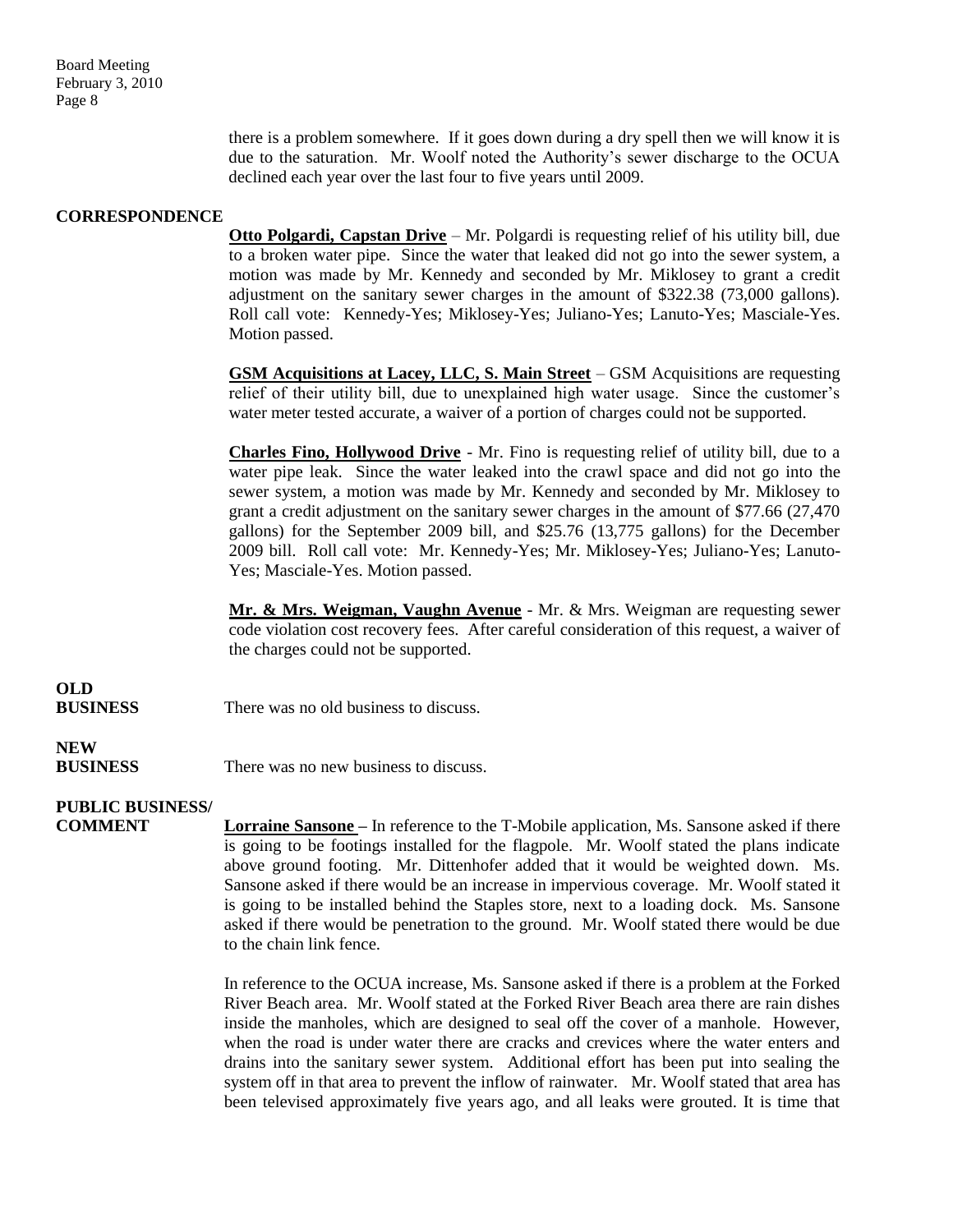area is televised again. Ms. Sansone asked if the Authority would wait until a "dry spell" before investigating the spike in usage. Mr. Woolf stated he would have it televised before that time. Mr. Masciale stated Authority would measure the volume of flow during a dry spell to determine if there are any problems.

In reference to White Castle, Ms. Sansone asked at what frequency would the monitoring well be tested. She asked if it would be done quarterly for the first year. Mr. Woolf stated since the project has 43 parking spaces or less, only a baseline test is required, and one test annually thereafter. He also stated a priority pollutants plus 40 test would also be conducted. Mr. Miklosey pointed out the LMUA has the right to enter the property at its own expense and conduct testing if necessary. Mr. Dittenhofer stated the applicant must apply for tentative approval where an operations agreement would be prepared to include parameters they must follow.

**Allison Lemke** – Mrs. Lemke asked what are the anticipated gallons per minute on the new well. Mr. Dittenhofer stated between 1700-1800 gpm. Mrs. Lemke asked if there are plans to shut down well No. 1 after the new well goes on line. Mr. Masciale stated that has yet to be determined. Mr. Woolf stated the only wells considering to be shut down at this time are the Brookdale Wells, since they are low producing wells.

Mrs. Lemke asked if Oyster Creek Exelon plant hooked up to the Authority's water system. Mr. Woolf stated not at this time.

Mrs. Lemke asked how many Toll Brothers homes have been hooked up to water and sewer. Ms. Barrett stated approximately 27.

**Regina Discenza** – Mrs. Discenza asked if anyone had knowledge of what was going to be built on the Southeast corner of Sunrise Boulevard and Route 9. The Commissioners had no knowledge of what was being built at that site.

Mrs. Discenza asked if the Authority has any concerns about the traveling tritium leak in the Cohansay Aquifer. Mr. Woolf stated all of the Authority's wells are sampled on a monthly basis for radiologicals. There have been no issues.

## **PAYMENT OF**

**VOUCHERS WHEREAS**, the members of the Lacey Municipal Utilities Authority carefully examined all vouchers presented for payment of claims;

> **NOW, THEREFORE, BE IT RESOLVED** by the Lacey Municipal Utilities Authority that:

> 1. Said vouchers in the sum of \$481,305.02 be and the same are hereby approved to be paid.

2. Said vouchers are listed on the attached computer check register.

A motion was made by Mr. Miklosey and seconded by Mr. Kennedy to adopt the above resolution. Roll call vote: Miklosey-Yes; Kennedy-Yes; Juliano-Yes; Lanuto-Yes; Masciale-Yes. Motion passed.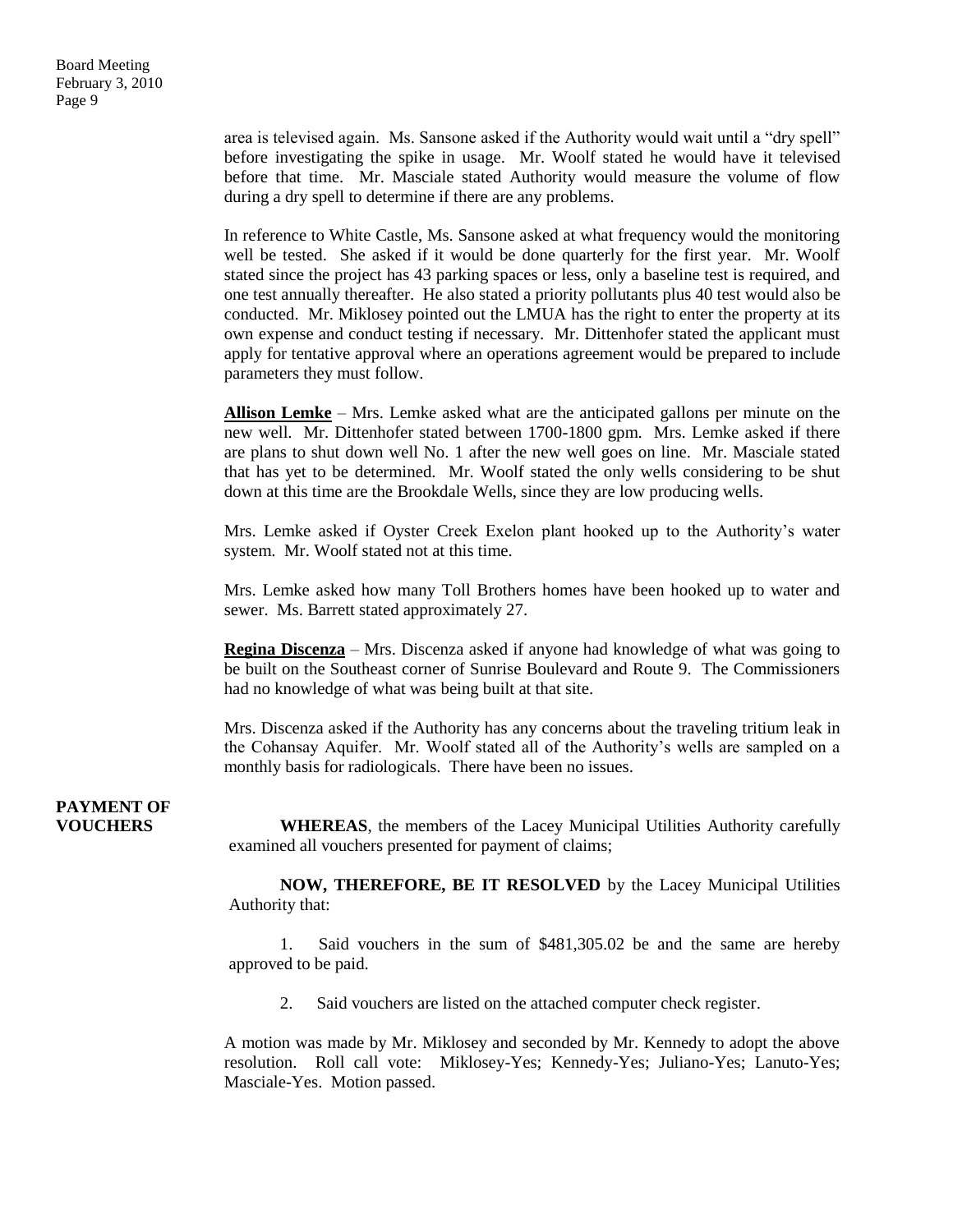# **CLOSED**

### **SESSION RESOLUTION**

**WHEREAS,** Section 8 of the Open Public Meetings Act, Chapter 231, Public Law 1975 permits the exclusion of the public from a meeting in certain circumstances;

**WHEREAS**, this public body is of the opinion that such circumstances presently exist.

**NOW, THEREFORE, BE IT RESOLVED** by the Lacey Municipal Utilities Authority, County of Ocean and State of New Jersey as follows:

1. The public shall be excluded from discussion of action upon the hereinafter specified subject matter.

2. The general nature of this closed session concerns contractual matters. matters.

3. It is anticipated at this time that the above-stated matter will be made public once this matter has been resolved.

4. This resolution shall take effect immediately.

A motion was made by Mr. Miklosey and seconded by Mrs. Lanuto to adopt the above resolution. Roll call vote: Unanimously approved.

Separate minutes were kept on the above closed session.

**RE-OPEN**

**MEETING** A motion was made by Mr. Miklosey and seconded by Mrs. Lanuto to reopen the meeting. Roll call vote: Unanimously approved.

**ADJOURNMENT** There being no further business to discuss, the meeting was adjourned at 8:10 p.m.

Respectfully submitted,

Michele Kennedy Secretary